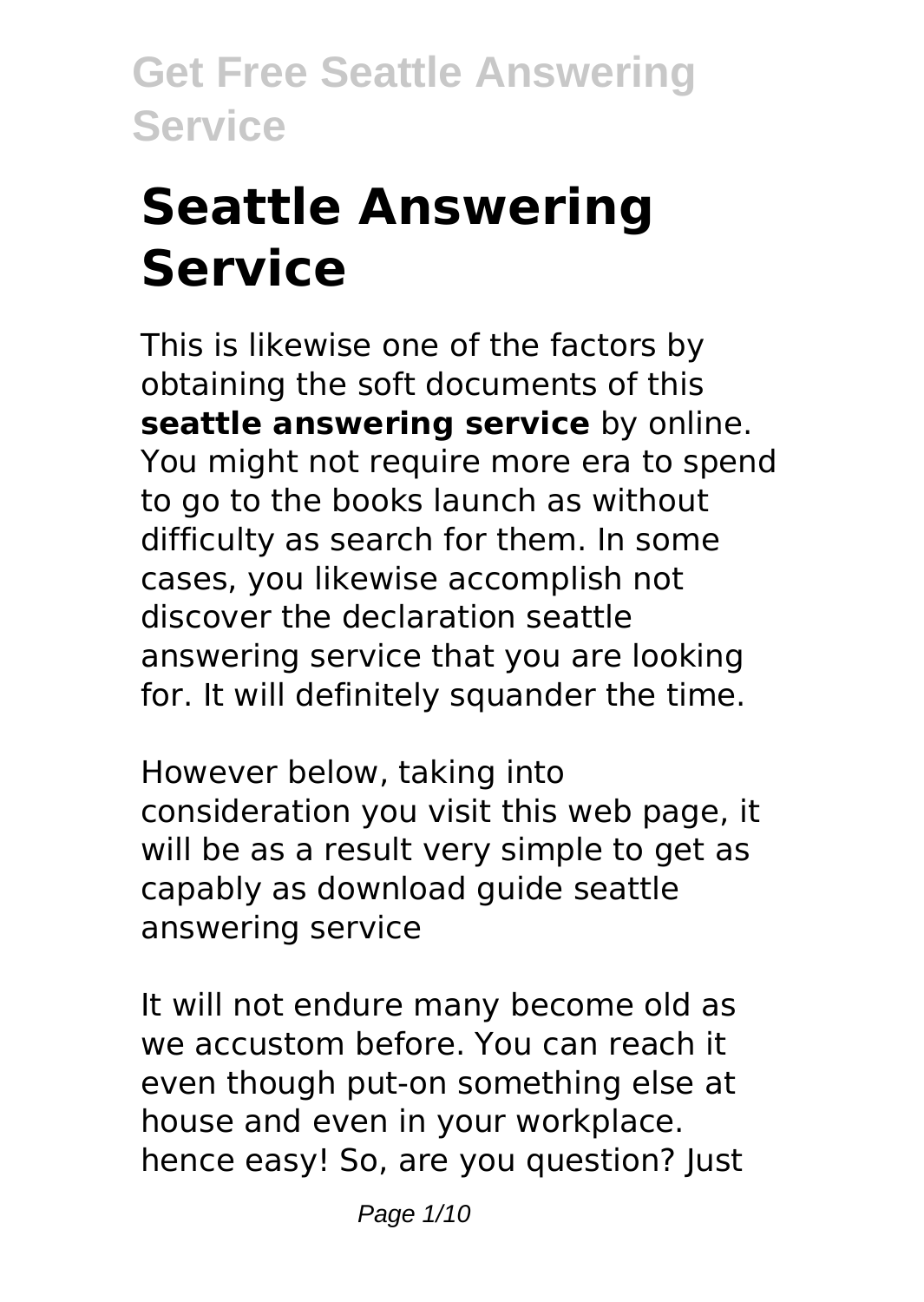exercise just what we find the money for below as capably as evaluation **seattle answering service** what you next to read!

We understand that reading is the simplest way for human to derive and constructing meaning in order to gain a particular knowledge from a source. This tendency has been digitized when books evolve into digital media equivalent – E-Boo

#### **Seattle Answering Service**

Since starting as Kelley's Telephone Answering Service back in 1936, businesses in and around Seattle have had a professional answering service option they can be proud to choose. Today, our answering service customers turn to us for 24/7/365 service and care.

#### **Answering Service in Seattle & Tacoma – Northwest**

With MAP Seattle answering service, you can pay as little as \$55/month for a live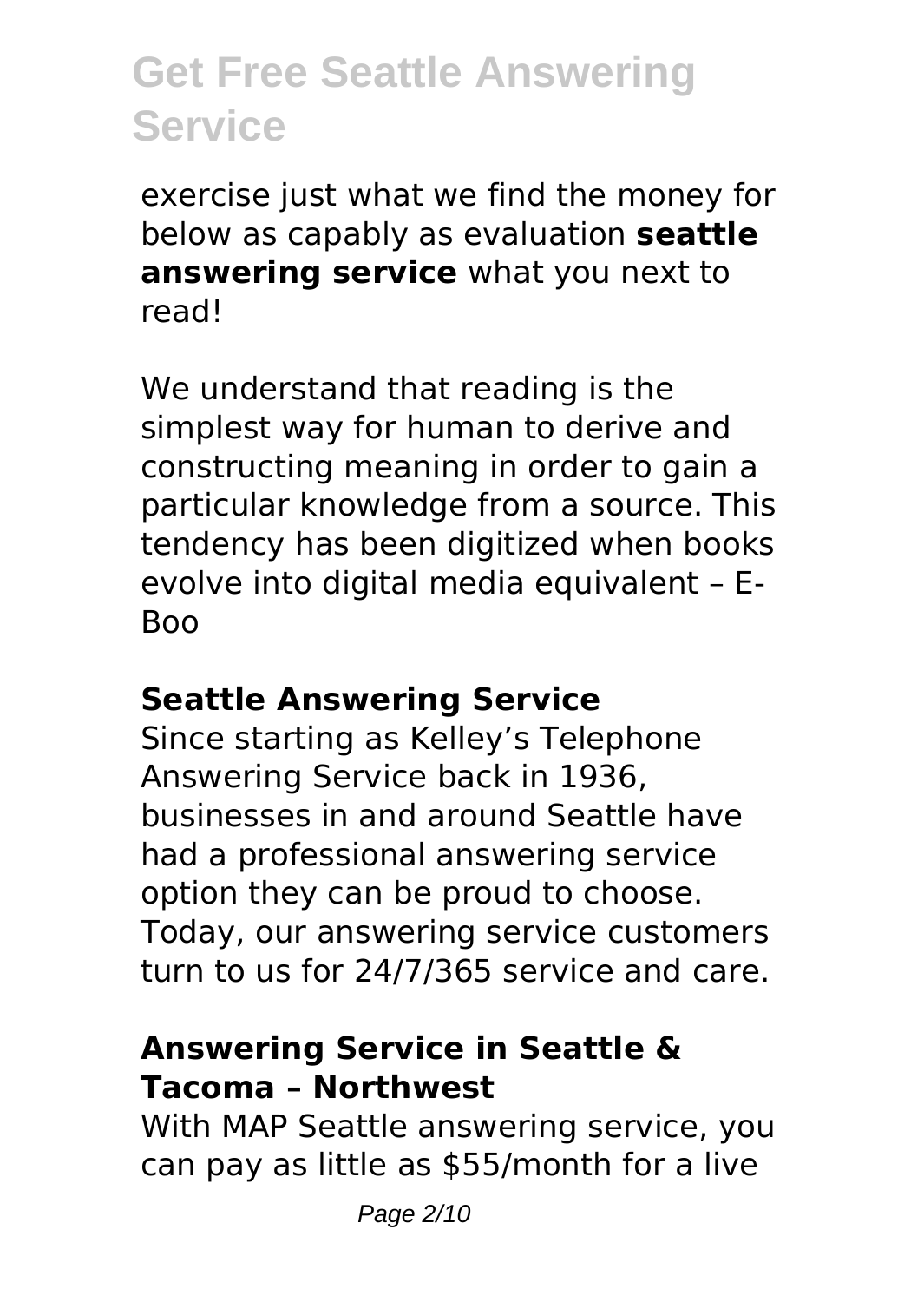virtual receptionist who is on duty for your business 24/7. And you only pay for the time they spend speaking to your callers! This is about more than just improving your spend on customer service. This is how your customers expect to be served.

### **24/7 Seattle Answering Service - Try it Free for 7 Days**

Specialty's Seattle answering service is your receptionist, sales staff, customer service department, after hours hero, and the best thing that will ever happen to your small business. Our live agents are available 24 hours a day to help any fast growing company deliver superior customer support.

#### **Seattle Answering Service | Specialty Answering Service**

Give Us A Call Today Regarding Our Seattle Answering Service 866.427.3500 Fun Facts About Seattle, WA George Vancouver was the first European to visit Seattle in May 1792 during his 4-year-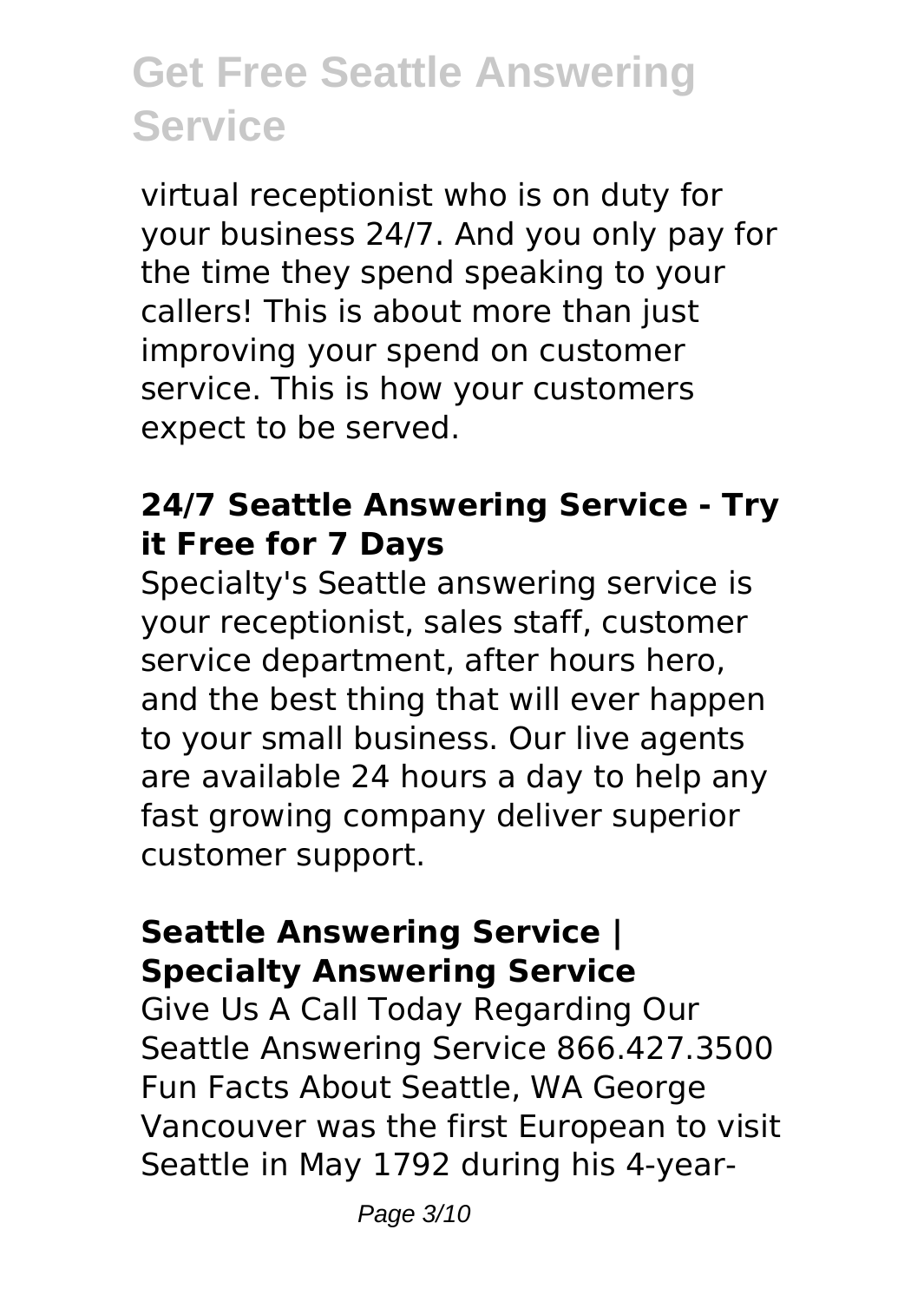long expedition to chart the Pacific Northwest.

### **Seattle Answering Service | Answer Aide**

To learn more about our Seattle answering services and Seattle call center solutions, please contact us anytime online or call a representative at 1-800-369-8908 for a no obligation quote.

#### **Seattle Answering Service, 24/7 Seattle Call Center ...**

Live Seattle, WA answering services that are always friendly, professional, and courteous. Live answering support is second-to-none. When customers are greeted by a knowledgeable agent who is ready to assist, it makes your business absolutely shine.

#### **Answering Services in Seattle, WA - Sound Telecom**

An AnswerMTI professional Seattle Answering Service and Virtual

Page 4/10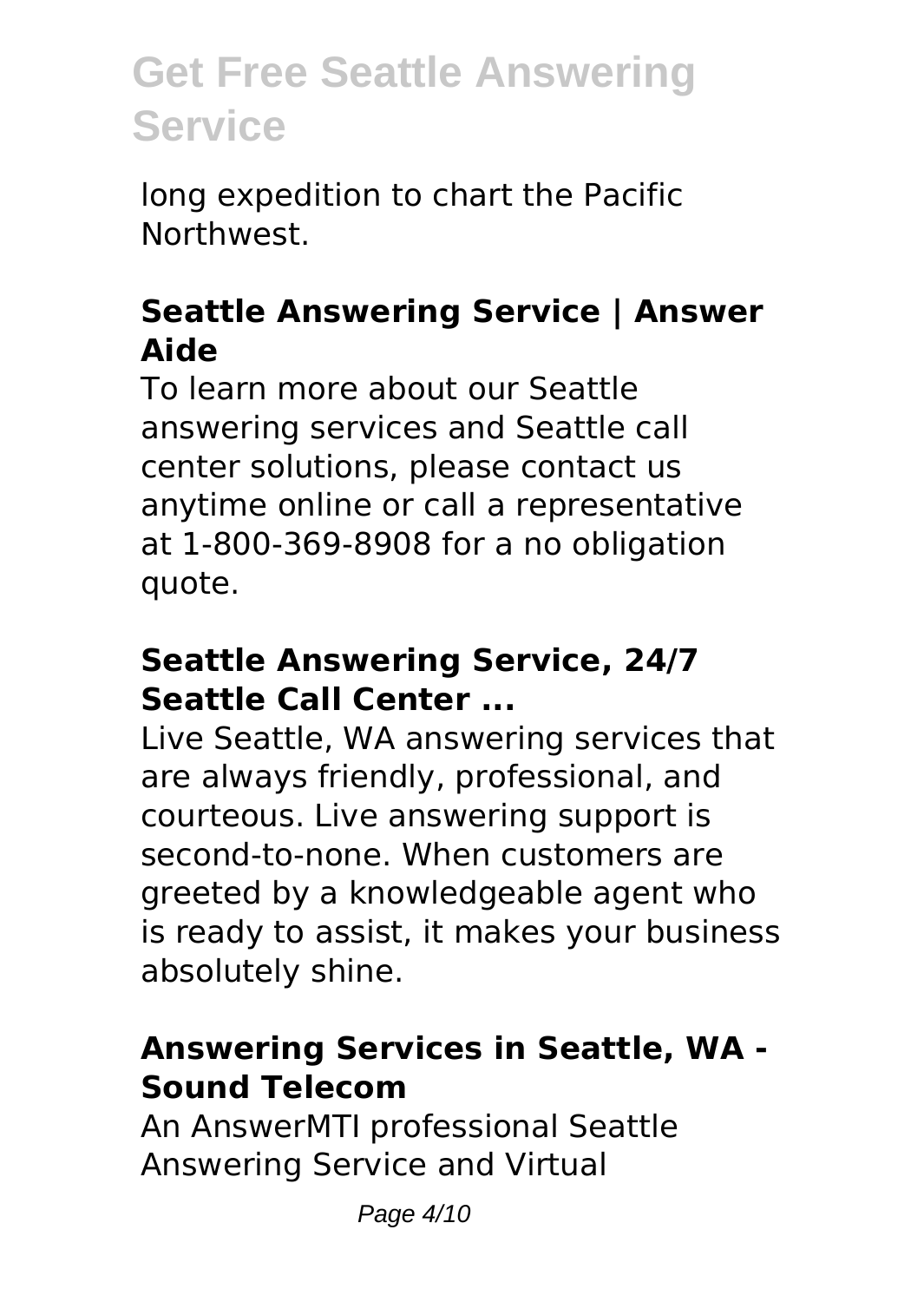Receptionist gives you the peace of mind to leave your desk or office, knowing our answering service staff are always available to handle any incoming calls – 24 hours a day, 7 days a week and 365 days a year.

### **Seattle Answering Service | Answer MTI**

Phone Answering Services Seattle ABS Communications, Inc.is the source for affordable, courteous and professional business answering services. Some of our business answering services include call answering, messaging, appointment scheduling, inbound calls and outbound calls. Business answering services are available 24 hours a day, 7 days a week.

#### **Answering Service Seattle | Answering Services Bellevue ...**

Ambs Call Center is proud to offer comprehensive call center solutions and answering services in Seattle, Washington. As a full service telephone answering company, our teams of well-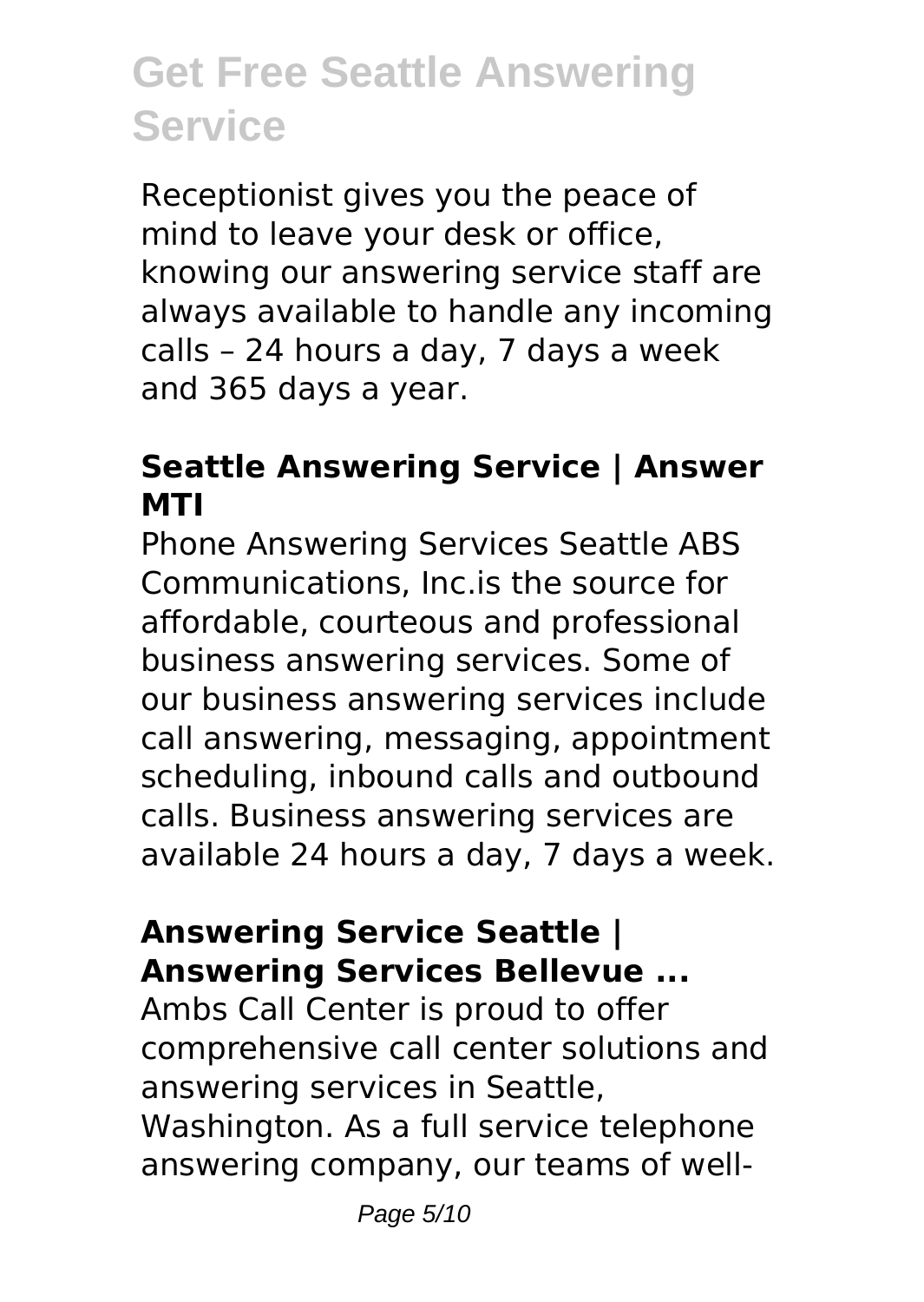trained professionals handle everything from taking support calls and scheduling appointments, to taking orders, registering patients, taking messages and much more.

### **Seattle Answering Service | Ambs Call Center**

As a premier US-based live answering service, we provide a wide range of tools, features, and options that can be customized into a robust combination for you and your team. Our live 24/7 answering service provides you with the opportunity to forward your calls to our live operators who can support you in many ways.

#### **24/7 Live Answering Service | Answering Service Care**

Nationwide there are over 5,000 medical answering service providers, including Stargate Technologies located at 22122 20th Ave SE Suite 162 in Seattle, WA and our mission is to make sure you get the service you need and the price you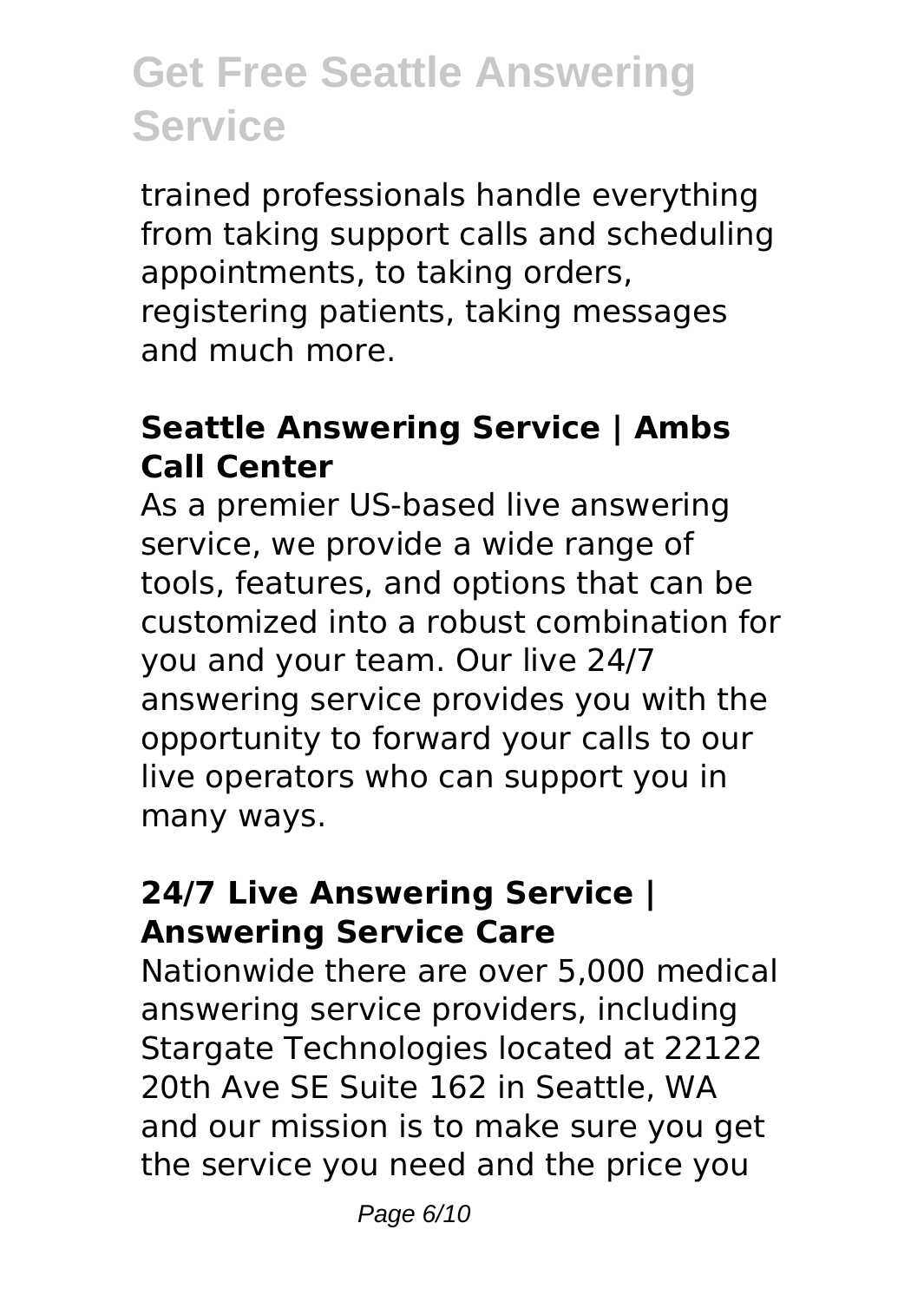deserve. Outsourced Call Center Support For Healthcare in Seattle Bilingual Answering Services For Doctors

### **Medical Answering Service in Seattle WA | Medical Call Service**

Seattle, WA Medical Answering Service Coverage Professional, award-winning medical answering services for your Seattle, WA office. Answering Innovations provides medical answering services coverage for many types of healthcare professionals in Washington.

### **Medical Answering Service Seattle, WA ~ 24/7 Live ...**

Telephone Answering Service in Seattle on YP.com. See reviews, photos, directions, phone numbers and more for the best Telephone Answering Service in Seattle, WA.

#### **Best 30 Telephone Answering Service in Seattle, WA with ...**

Recent Requests For Answering Service in Seattle, WA. Looking For: Between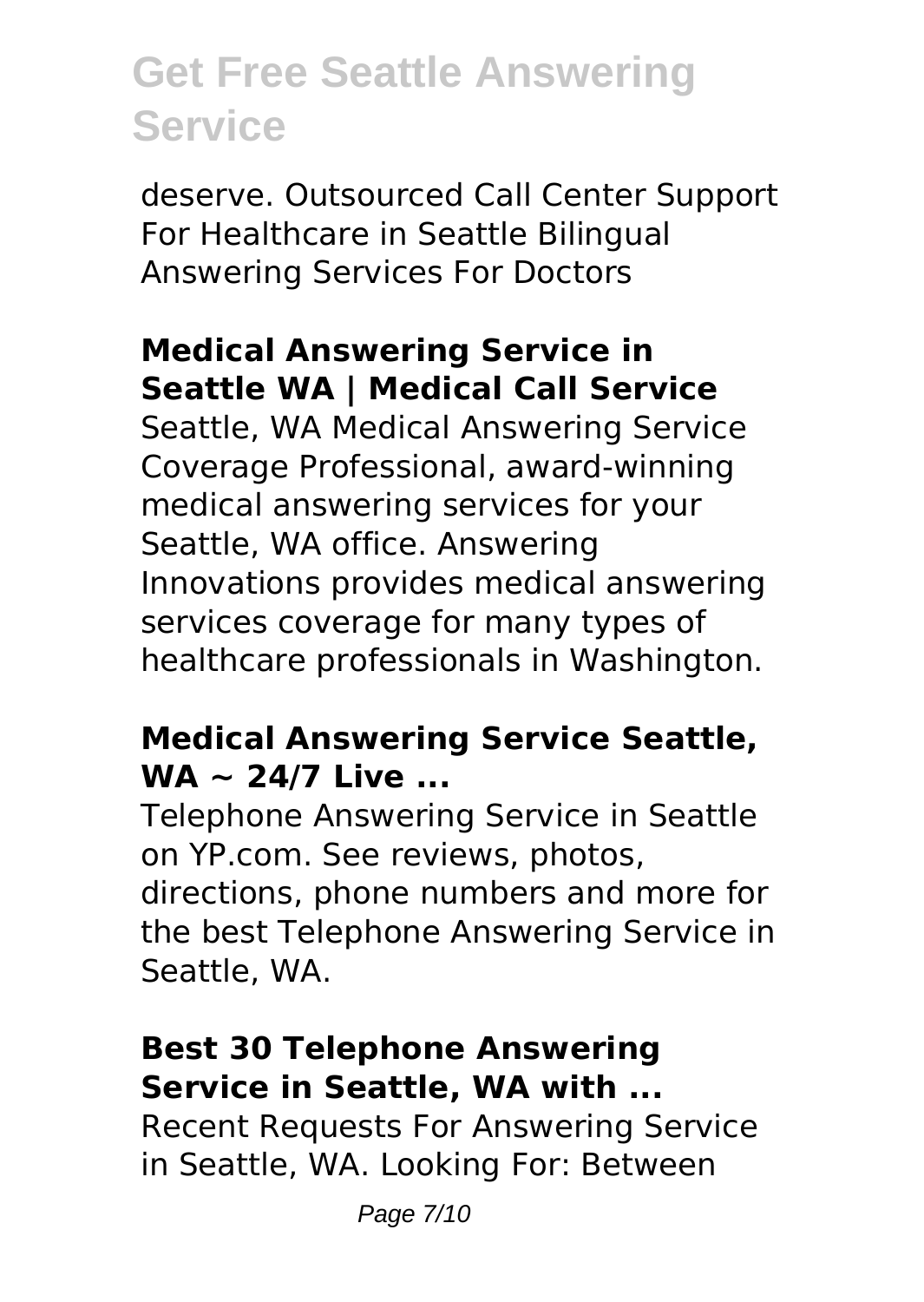5,000 to 9,999 inbound calls a month, need to start ASAP, annual budget between \$5,000 - \$9,999, dedicated 24-hour service needed, primarily for taking sales orders, also interested in regular reporting Walter C. in Seattle, WA 98164. Looking For: Between 500 to 1,999 inbound calls a month, need to start in about 6 ...

#### **24/7 Answering Service in Seattle, WA | Compare & Save on ...**

Answering Service Care Llc 3.7 Tukwila, WA 98168 \$15.00 - \$15.50 an hour High school diploma or GED; some college experience preferred or degree a plus.

#### **Answering Service Operator Jobs, Employment in Washington ...**

Answering Service in Seattle, WA. See BBB rating, reviews, complaints, & more. Get Accredited Login Welcome to BBB Northwest + Pacific. Better Business Bureau ...

### **Answering Specialists Inc | Better**

Page 8/10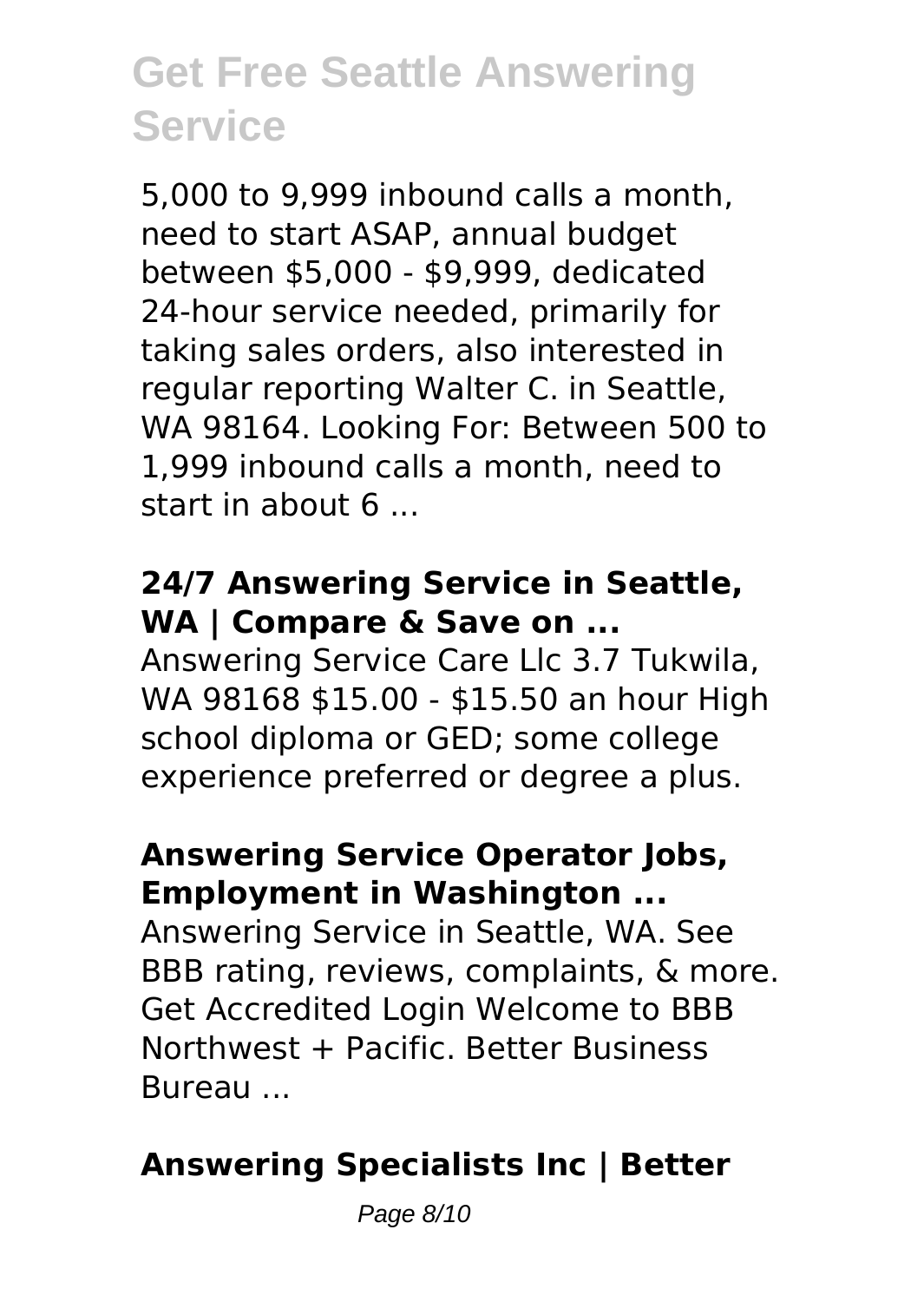### **Business Bureau® Profile**

Alliance Communications is an Award Winning 24/7 Answering Service and Call Center. Since 1987, we have been the Seattle answering service of choice for hundreds of companies. Our clients receive 24/7 live operator services, 365 days a year. Your organization will profit from our 100% live answering service.

### **Orlando Answering Service Alliance Communications**

Answering Service in Seattle, WA. See BBB rating, reviews, complaints, & more. ... This company offers an answering service, servicing all industries. Business Details. This is a multi-location ...

#### **World Class Communications Inc | Better Business Bureau ...**

Find answering service in Seattle, WA on Yellowbook. Get reviews and contact details for each business including videos, opening hours and more.